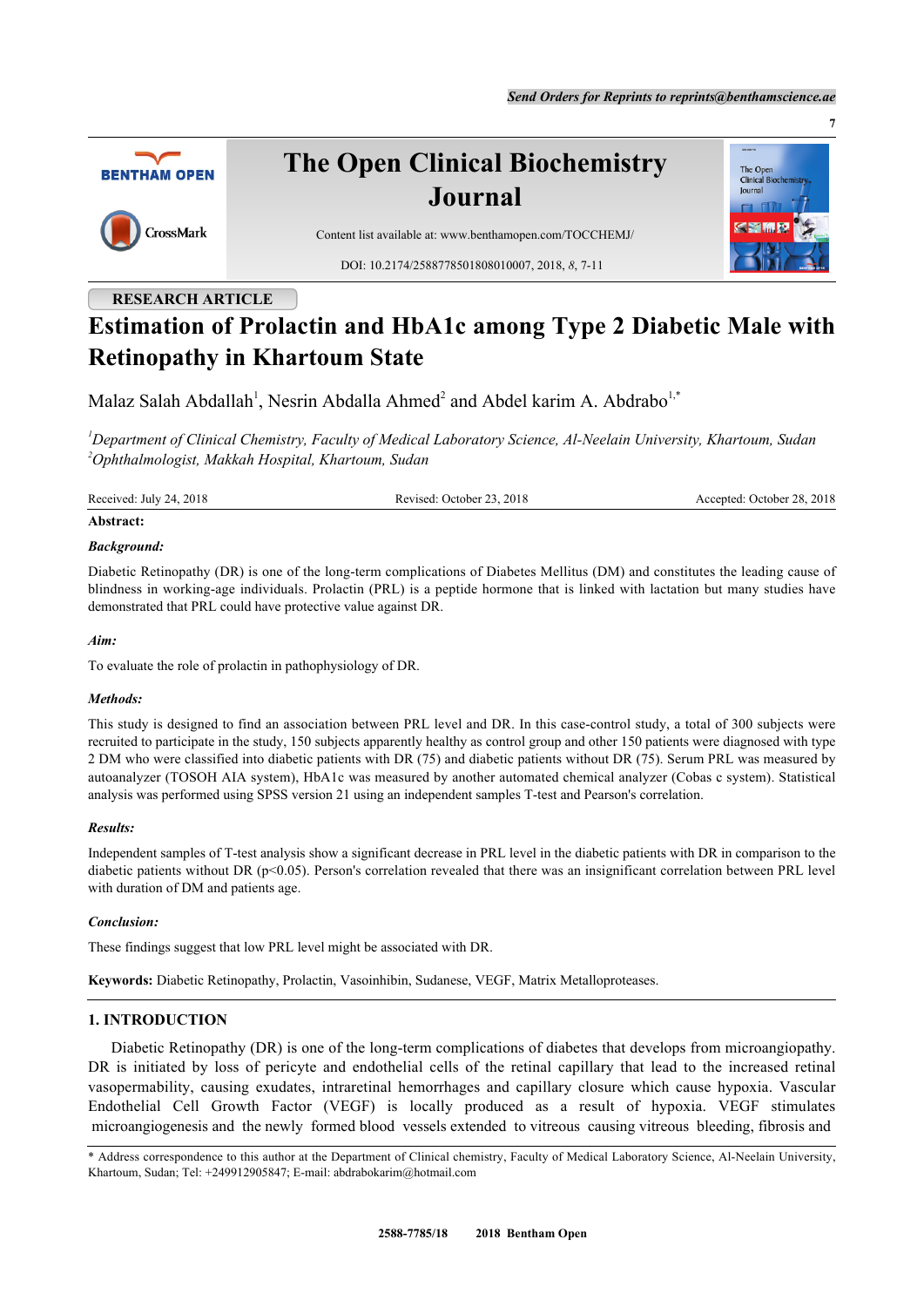#### **8** *The Open Clinical Biochemistry Journal , 2018, Volume 08 Abdallah et al.*

at last stage retinal detachment and loss of vision [[1\]](#page-4-0). PRL, the hormone produced by anterior pituitary gland is essential for lactation, apart from this classical function PRL has many actions in reproduction regulation, osmoregulation, brain function and behavior, immune response, energy metabolism and angiogenesis [\[2](#page-4-1), [3\]](#page-4-2). Among these actions, energy metabolism and regulation of angiogenesis could be protective against DR. Moreover, many experimental studies have documented that PRL level plays a role in the regulation of blood glucose and acts on pancreatic β cells to stimulate proliferation, survival, synthesis and secretion of insulin as documented by Brelje TC *et al*. [\[4](#page-4-3)]. As documented by Holstad M and Sandler S [[5\]](#page-4-4), by increasing islet number and reducing mononuclear cell infiltration, PRL is able to protect against the development of hyperglycemia in diabetic rats. Also, PRL has an important mechanism to delay the progressions of DM and DR by proteolytic conversion to vasoinhibin, PRL is cleaved by cathepsin D, Matrix Metalloproteases (MMP), and bone morphogenetic protein-1 to yield vasoinhibins[[2\]](#page-4-1). Vasoinhibins are potent inhibitors of blood vessels in the eye, also there are many experimental studies that have evaluated the role of vasoinhibin for anti-microangiogensis. The local administration of vasoinhibins reduces the stimulation of corneal angiogenesis induced by Basic Fibroblast Growth Factor (bFGF) [[6\]](#page-4-5). Gene transfer of vasoinhibins *via* an adenoviral vector inhibits ischemia-induced retinal angiogenesis [\[7](#page-4-6)]. Furthermore, vasoinhibins block increased retinal vasopermeability in diabetic rats and in response to intravitreous injection of Vascular Endothelial Cell Growth Factor (VEGF) or of vitreous from patients with DR [[8](#page-4-7)]. Other than experimental studies, there are many reports showing association between PRL level and DR, the circulating levels of PRL was increased in diabetes and were higher in diabetic patients without DR than in those with proliferative DR. Edith Arnold *et al*., 2010 [[9\]](#page-4-8), and Jakob Triebel *et al*., 2009 [[10](#page-4-9)] documented that the group with DR had significantly lower PRL-V (vasoinhibin) serum concentrations than the control group.

### **2. MATERIALS AND METHODS**

This descriptive analytical case-control study was carried out in Khartoum state from April 2017 to August 2017 at the Mecca Eye Complex. The sample size was calculated on the basis of a review article by Charan J and Biswas T. [\[11](#page-4-10)] using the formula for case-control studies, quantitative variables. Three hundred subjects were included in this study, classified as 150 healthy males or control and 150 type 2 diabetic male as cases. The case group included diabetic patients with DR (75) and diabetic patients without DR (75). The diabetic group was diagnosed according to the WHO's criteria [[12,](#page-4-11) [13](#page-4-12)], patients with prolactinoma, chronic kidney disease, thyroid disorders, liver disease and female subject were excluded from the study. The study had been approved by the local ethics committee of Al-Neelain University. Data was collected using a structural interviewing questionnaire, which was designed to collect and maintain all valuable information concerning each case examined. A 5.0 ml of venous blood was collected by safe aseptic procedures. For HbA1c, 2.5 ml of blood was collected in EDTA anticoagulant container and stored at 6°C until the analysis; for prolactin 2.5 ml of blood was placed in plain containers; blood was allowed to clot at room temperature, then the sample was centrifuged for 3 min at 4000 rpm and the serum separated. Serum samples were stored below -20 $^{\circ}$ C. At the time of analysis, samples were thawed and mixed before assay.

#### **2.1. Laboratory Analysis**

Serum PRL was measured by automated Immunoassay analyzer AIA (TOSOH) system, HbA1c was measured by a fully automated chemical analyzer Cobas c 3011 system.

#### **2.2. Statistical Analysis**

Statistical analysis was performed using Software Statistical Package for Social Sciences (SPSS) version 21. The result is expressed as mean, SD and percentage. Quantitative results were analyzed statistically using independent samples T-test and One-Way ANOVA test for comparison between groups, Pearson's correlation was used to correlate between the study parameter and study variables. p-value less than 0.05 was considered as statistically significant at 95% confidence interval.

## **3. RESULTS**

All subjects were age-matched and ranged between 38 to 77 years old. Samples were analyzed to measure the PRL level and HbA1c, and results were analyzed statistically and data were represented as mean SD and percentage. Table **[1](#page-2-0)** shows a descriptive summary of the study variables and HbA1c within the case group. Table **[2](#page-2-1)** shows a comparison between Age, HbA1c and PRL level among the case and control group, there is a highly significant increase in the mean level of PRL in case group in comparison to control (p-value 0.02) where the mean level of PRL is  $9.21 \pm 6.46$  in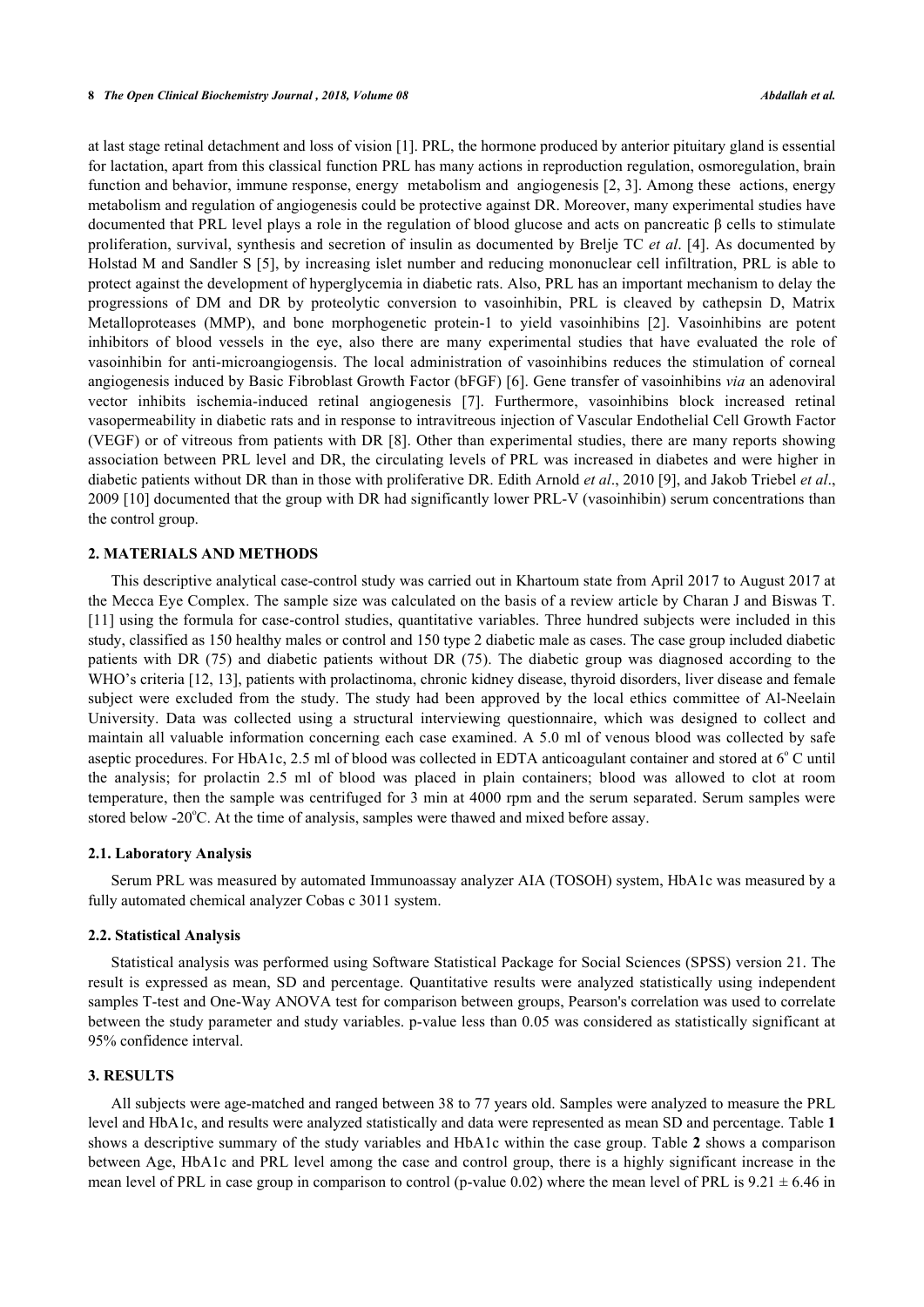the case group and  $8.28 \pm 2.32$  in control. One-Way ANOVA analysis showed a significant difference between the three groups (Control, patients with DR and patients without DR), P.value 0.002. Table **[3](#page-2-2)** shows a comparison between age, HbA1c, duration and PRL level among diabetic patients with DR and diabetic patients without DR. Within the case group, there is a significant decrease in the level of PRL in DR patients in comparison to diabetic patients without DR (p-value 0.007), where the mean level of PRL is 8.41  $\pm$  2.29 for DR patients and 10.12  $\pm$  1.24 for diabetic patients without DR. Table **[4](#page-2-3)** shows the correlation between PRL levels and study variables within the case group, there is no correlation observed between PRL levels and patients age  $(R = -0.022, p = 0.985)$ , also no correlation between PRL levels and duration of diabetes ( $R = 0.044$ ,  $p = 0.666$ ). The correlation analysis also indicated no correlation between PRL levels and HbA1c% (R = - 0.169, p = 0.092). Table**5** shows a comparison between PRL level and type of treatment within the case group, there is a significant increase in the mean level of PRL in patients that were treated with tablets in comparison to those treated with insulin (p-value 0.008), where the mean level of PRL is 12.20 for tablet user and 11.16 in insulin-treated patients.

## <span id="page-2-0"></span>**Table 1. Descriptive summary of the study variables and HbA1c (%) within the case group.**

| <b>Variables</b> | <b>Minimum</b> | <b>Maximum</b> | $Mean \pm SD$    |
|------------------|----------------|----------------|------------------|
| Age (Years)      | 38.00          | 77.00          | $61.25 \pm 8.45$ |
| Duration (Years) | $00$ .         | 40.00          | $15.10 \pm 8.51$ |
| Hb Alc $(\%)$    | 6.20           | 16.90          | $10.32 \pm 2.12$ |

<span id="page-2-1"></span>**Table 2. Shows a comparison between Age, HbA1c and prolactin level among the case and control group.**

| <b>Parameters</b> | Case (Mean $\pm$ SD) | Control (Mean $\pm$ SD) | <b>P-value</b> |
|-------------------|----------------------|-------------------------|----------------|
| Age (years)       | $61.25 \pm 8.44$     | $62.96 \pm 8.59$        | 0.247          |
| Prolactin (ng/ml) | $9.21 \pm 6.46$      | $8.28 \pm 2.32$         | 0.020          |
| Hb Alc $(\%)$     | $10.32 \pm 2.21$     | 5.0                     | < 0.001        |

## <span id="page-2-2"></span>**Table 3. Shows a comparison between Age, HbA1c, Duration and Prolactin level among the DR and NDR (without DR) patients within the case group.**

| <b>Parameters</b> | Patients with DR (Mean $\pm$ SD) | Patients without DR (Mean $\pm$ SD) | P-value |
|-------------------|----------------------------------|-------------------------------------|---------|
| Age (years)       | $61.57 \pm 8.05$                 | $60.61 \pm 9.25$                    | 0.247   |
| Duration (years)  | $16.63 \pm 8.45$                 | $12.11 \pm 7.90$                    | 0.011   |
| Prolactin (ng/ml) | $8.41 \pm 2.29$                  | $10.12 \pm 1.24$                    | 0.007   |
| HbAlc $(\%)$      | $10.16 \pm 2.10$                 | $10.62 \pm 2.13$                    | 0.312   |

#### <span id="page-2-3"></span>**Table 4. Shows the correlation between PRL level and study variables within the case group.**

| Correlation  | <b>R-value</b> | P-value |
|--------------|----------------|---------|
| PRL-Age      | $-0.002$       | 0.985   |
| PRL-Duration | 0.044          | 0.666   |
| PRL-HbA1c    | $-0.169$       | 0.092   |

#### <span id="page-2-4"></span>**Table. 5. Shows Comparison between prolactin level and types of treatment among the case group**

| Groups  | Frequency $(\% )$ | $Mean \pm SD$   |
|---------|-------------------|-----------------|
| Tablets | 54 (54%)          | $12.20 \pm 8.9$ |
| Insulin | 42 $(42%)$        | $11.16 \pm 7.6$ |
| p-value | 0.008             |                 |

#### **4. DISCUSSION**

The present study agrees with the study done by Edith Arnold *et al*., 2010 [[9\]](#page-4-8), who reported that the PRL level significantly increased in diabetes in comparison to control group and were higher in patients without DR than in those with proliferative DR.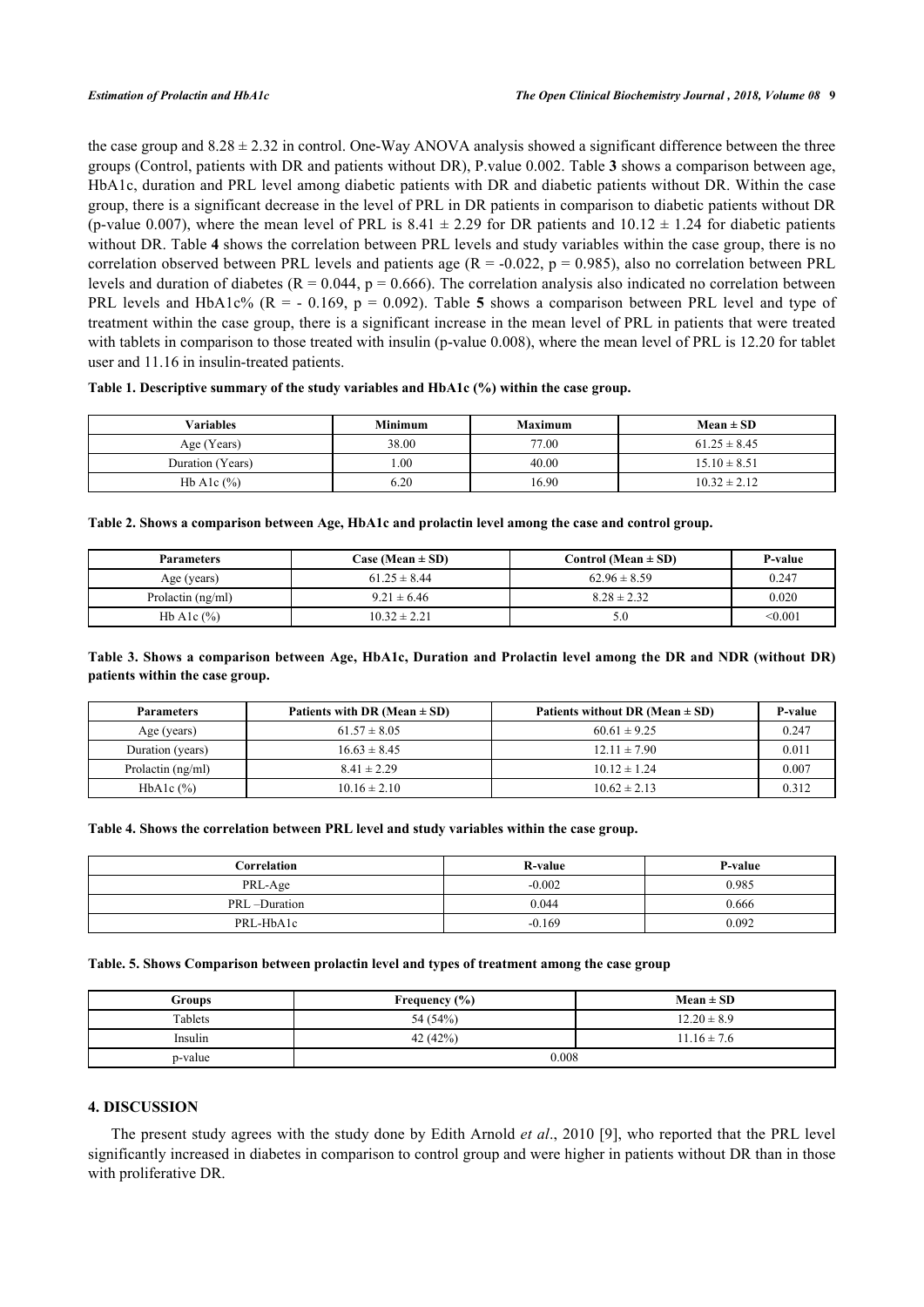#### **10** *The Open Clinical Biochemistry Journal , 2018, Volume 08 Abdallah et al.*

The present study also agrees with Jakob Triebel *et al*., 2009 [\[10](#page-4-9)], who developed a new technique to measure PRL-V levels in the serum samples of DR patients and compared it with a group of healthy males and reported that the case group (patients with DR) had significantly lower PRL-V (which is a product of PRL after proteolysis) serum concentrations than the control group. This finding supports that there is an inverse correlation between the serum PRL level and DR, the inverse correlation suggests that circulated level of PRL can influence the DR progression by inhibition of vasopermeability and angiogenesis through PRL conversion to vasoinhibin. Studies of PRL and vasoinhibins in animal models by Brelje TC *et al*., 1993 [[4\]](#page-4-3), Holstad M *et al*., 1999 [\[5](#page-4-4)], Pan H *et al*., 2004 [\[7](#page-4-6)], García C *et al*., 2008 [[8\]](#page-4-7), and Triebel J *et al*., 2017 [[14\]](#page-4-13) discussed the effects of PRL and vasoinhibins; these authors reported that they may have an effect on DR and suggest these hormones as important targets for therapeutic interventions.

The finding of the present study supports the previous findings which revealed that the patients with DR have lower levels of PRL in circulating blood compared with healthy subjects. These findings indicate an inverse relationship between systemic PRL and development of DR. The inverse correlation between PRL and DR can be due to the fact that systemic PRL, after its conversion to vasoinhibins, influences the progression of DR. So diabetic patients with lower levels of PRL are at risk to develop DR. This suggestion can be supported by a previous finding, which reported that patients with DR have lower levels of circulating vasoinhibins than nondiabetic patients [[9\]](#page-4-8).

In view of the fact that PRL has antiangiogenic properties and a preventive effect on retinal vasopermeability, the findings disagree with Shokoofeh B *et al*., 2012 [[15\]](#page-4-14) who measured the PRL by (Immunotech, Beckman Intraassay 2.8%) and not found any significant difference in PRL level between case (Diabetic patients with DR) and control group (Diabetic patients without DR), also they find a higher and significant differences in the duration of diabetes in patient suffering from DR than those without DR. The finding of the present study also disagrees with AbdelMoneim M *et al*., 2015[[15,](#page-4-14) [16](#page-4-15)], who measured PRL using specific ELISA kit (cat#DS-EIA-Prolactin, DSI S.r.l., Saronno, Volonterio, Italy) and find non-significant differences in plasma PRL levels between diabetic patients with and without DR and also between the two diabetic groups *vs*. healthy controls, duration of diabetes was more than 10 years in patients with DR. The exclusion of the female from the study was to prevent the collection of incorrect information about the physiological situation such as pregnancy or lactation and any others factors usually kept hidden in our population that may affect the PRL results in the female, otherwise, the finding of the present study can represent both male and female.

## **CONCLUSION**

The study concludes that low PRL level may be associated with DR in Sudanese population. Further study is needed to estimate the vasoinhibin level in Sudanese, also clinical trial is needed to evaluate the use of vasoinhibin as a preventive therapy against DR.

# **ETHICS APPROVAL AND CONSENT TO PARTICIPATE**

The study had been approved by the local ethics committee of Al-Neelain University.

#### **HUMAN AND ANIMAL RIGHTS**

No Animals were used in this research. All human research procedures followed were in accordance with the ethical standards of the committee responsible for human experimentation (institutional and national), and with the Helsinki Declaration of 1975, as revised in 2013.

#### **CONSENT FOR PUBLICATION**

We obtained the written informed consent from each subject or subject's parent.

### **CONFLICT OF INTEREST**

The authors declare no conflict of interest, financial or otherwise.

#### **ACKNOWLEDGEMENTS**

Declared none.